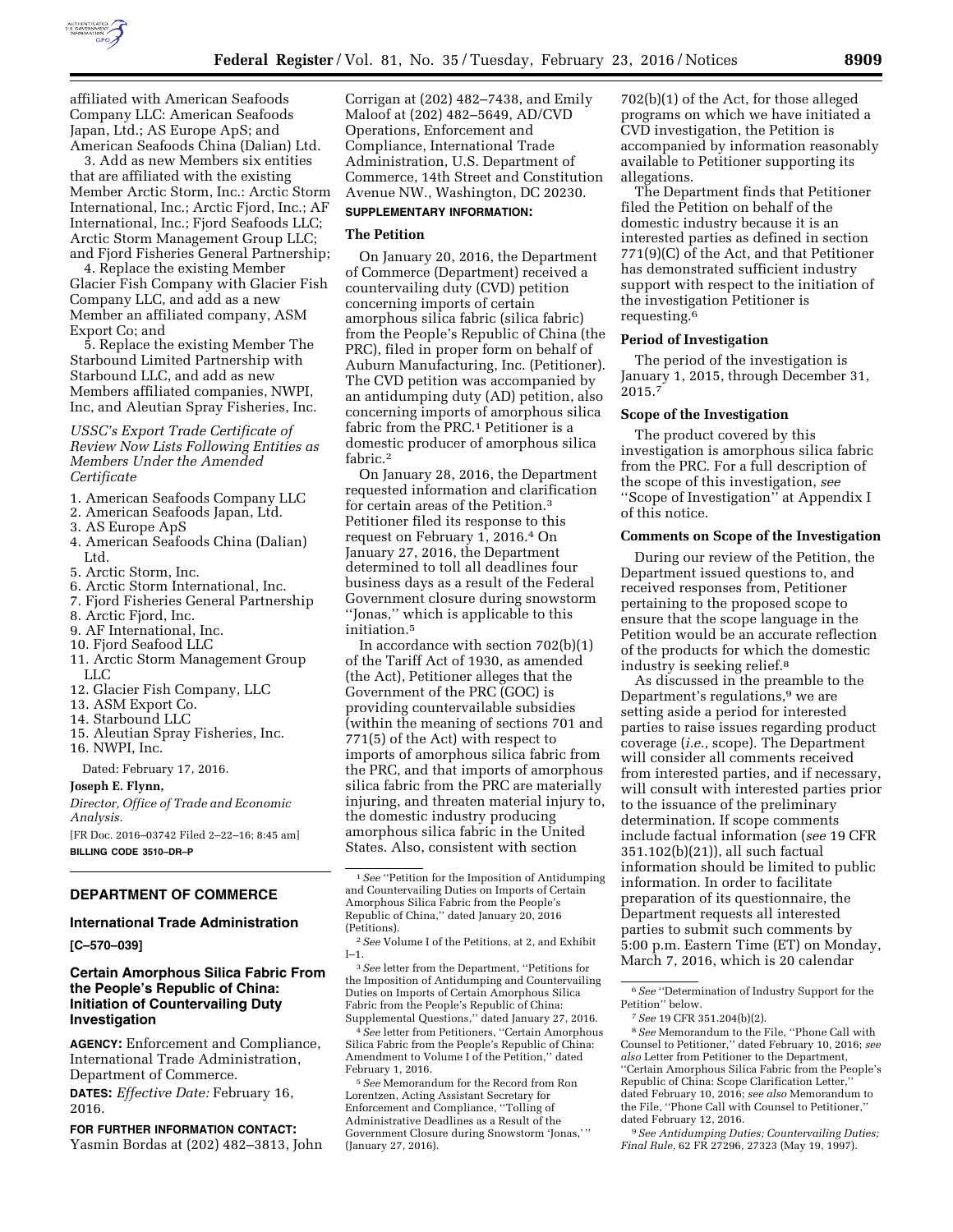days from the signature date of this notice. Any rebuttal comments, which may include factual information, must be filed by 5:00 p.m. ET on Thursday, March 17, 2016, which is 10 calendar days after the initial comments deadline.

The Department requests that any factual information the parties consider relevant to the scope of the investigation be submitted during this time period. However, if a party subsequently finds that additional factual information pertaining to the scope of the investigation may be relevant, the party may contact the Department and request permission to submit the additional information. All such comments must be filed on the record of the concurrent AD investigation.

## **Filing Requirements**

All submissions to the Department must be filed electronically using Enforcement and Compliance's Antidumping and Countervailing Duty Centralized Electronic Service System (ACCESS).10 An electronically-filed document must be received successfully in its entirety by the time and date it is due. Documents excepted from the electronic submission requirements must be filed manually (*i.e.,* in paper form) with Enforcement and Compliance's APO/Dockets Unit, Room 18022, U.S. Department of Commerce, 14th Street and Constitution Avenue NW., Washington, DC 20230, and stamped with the date and time of receipt by the applicable deadlines.

#### **Consultations**

Pursuant to section 702(b)(4)(A)(i) of the Act, the Department notified representatives of the GOC of the receipt of the Petition. Also, in accordance with section  $702(b)(4)(A)(ii)$  of the Act, the Department provided representatives of the GOC the opportunity for consultations with respect to the CVD petition.11 As the GOC did not request consultations prior to the initiation of this investigation, the Department and the GOC did not hold consultations.

11*See* Letter of Invitation Regarding Countervailing Duty Petition Certain Amorphous Silica Fabric from the People's Republic of China, dated January 20, 2016.

## **Determination of Industry Support for the Petition**

Section 702(b)(1) of the Act requires that a petition be filed on behalf of the domestic industry. Section 702(c)(4)(A) of the Act provides that a petition meets this requirement if the domestic producers or workers who support the petition account for: (i) At least 25 percent of the total production of the domestic like product; and (ii) more than 50 percent of the production of the domestic like product produced by that portion of the industry expressing support for, or opposition to, the petition. Moreover, section 702(c)(4)(D) of the Act provides that, if the petition does not establish support of domestic producers or workers accounting for more than 50 percent of the total production of the domestic like product, the Department shall: (i) Poll the industry or rely on other information in order to determine if there is support for the petition, as required by subparagraph (A); or (ii) determine industry support using a statistically valid sampling method to poll the ''industry.''

Section 771(4)(A) of the Act defines the ''industry'' as the producers as a whole of a domestic like product. Thus, to determine whether a petition has the requisite industry support, the statute directs the Department to look to producers and workers who produce the domestic like product. The International Trade Commission (ITC), which is responsible for determining whether ''the domestic industry'' has been injured, must also determine what constitutes a domestic like product in order to define the industry. While both the Department and the ITC must apply the same statutory definition regarding the domestic like product, $12$  they do so for different purposes and pursuant to a separate and distinct authority. In addition, the Department's determination is subject to limitations of time and information. Although this may result in different definitions of the like product, such differences do not render the decision of either agency contrary to law.13

Section 771(10) of the Act defines the domestic like product as ''a product which is like, or in the absence of like, most similar in characteristics and uses with, the article subject to an investigation under this title.'' Thus, the reference point from which the domestic like product analysis begins is

''the article subject to an investigation'' (*i.e.,* the class or kind of merchandise to be investigated, which normally will be the scope as defined in the Petition).

With regard to the domestic like product, Petitioner does not offer a definition of the domestic like product distinct from the scope of the investigation. Based on our analysis of the information submitted on the record, we have determined that silica fabric, as defined in the scope, constitutes a single domestic like product and we have analyzed industry support in terms of that domestic like product.14

In determining whether Petitioner has standing under section 702(c)(4)(A) of the Act, we considered the industry support data contained in the Petition with reference to the domestic like product as defined in the ''Scope of the Investigation,'' in Appendix I of this notice. To establish industry support, Petitioner provided its own production of the domestic like product in 2015, and conservatively compared this to the estimated total production of amorphous silica fabric (both industrial grade and aerospace grade) for the entire domestic industry.15 We have relied upon data Petitioner provided for purposes of measuring industry support.16

Our review of the data provided in the Petition, General Issues Supplement, and other information readily available to the Department indicates that Petitioner has established industry support.17 First, the Petition established support from domestic producers (or workers) accounting for more than 50 percent of the total production of the domestic like product and, as such, the Department is not required to take further action in order to evaluate industry support (*e.g.,* polling).18 Second, the domestic producers (or workers) have met the statutory criteria for industry support under section

15*See* Volume I of the Petition, at 4–6; *see also*  General Issues Supplement, at 1–2 and Exhibit Supp. I–1.

16*See* PRC CVD Initiation Checklist, at Attachment II.

17 *Id.* 

18*See* section 702(c)(4)(D) of the Act; *see also*  PRC CVD Initiation Checklist, at Attachment II.

<sup>10</sup>*See* 19 CFR 351.303 (for general filing requirements); *Antidumping and Countervailing Duty Proceedings: Electronic Filing Procedures; Administrative Protective Order Procedures,* 76 FR 39263 (July 6, 2011), for details of the Department's electronic filing requirements, which went into effect on August 5, 2011. Information on help using ACCESS can be found at *[https://access.trade.gov/](https://access.trade.gov/help.aspx) [help.aspx](https://access.trade.gov/help.aspx)* and a handbook can be found at *[https://](https://access.trade.gov/help/Handbook%20on%20Electronic%20Filling%20Procedures.pdf)  [access.trade.gov/help/Handbook%20on%20](https://access.trade.gov/help/Handbook%20on%20Electronic%20Filling%20Procedures.pdf) [Electronic%20Filling%20Procedures.pdf.](https://access.trade.gov/help/Handbook%20on%20Electronic%20Filling%20Procedures.pdf)* 

<sup>12</sup>*See* section 771(10) of the Act.

<sup>13</sup>*See USEC, Inc.* v. *United States,* 132 F. Supp. 2d 1, 8 (CIT 2001) (citing *Algoma Steel Corp., Ltd.*  v. *United States,* 688 F. Supp. 639, 644 (CIT 1988), *aff'd* 865 F.2d 240 (Fed. Cir. 1989)).

<sup>14</sup>For a discussion of the domestic like product analysis in this case, *see* Countervailing Duty Investigation Initiation Checklist: Certain Amorphous Silica Fabric from the People's Republic of China (PRC CVD Initiation Checklist), at Attachment II, Analysis of Industry Support for the Antidumping and Countervailing Duty Petitions Covering Certain Amorphous Silica Fabric from the People's Republic of China (Attachment II). This checklist is dated concurrently with this notice and on file electronically via ACCESS. Access to documents filed via ACCESS is also available in the Central Records Unit, Room B8024 of the main Department of Commerce building.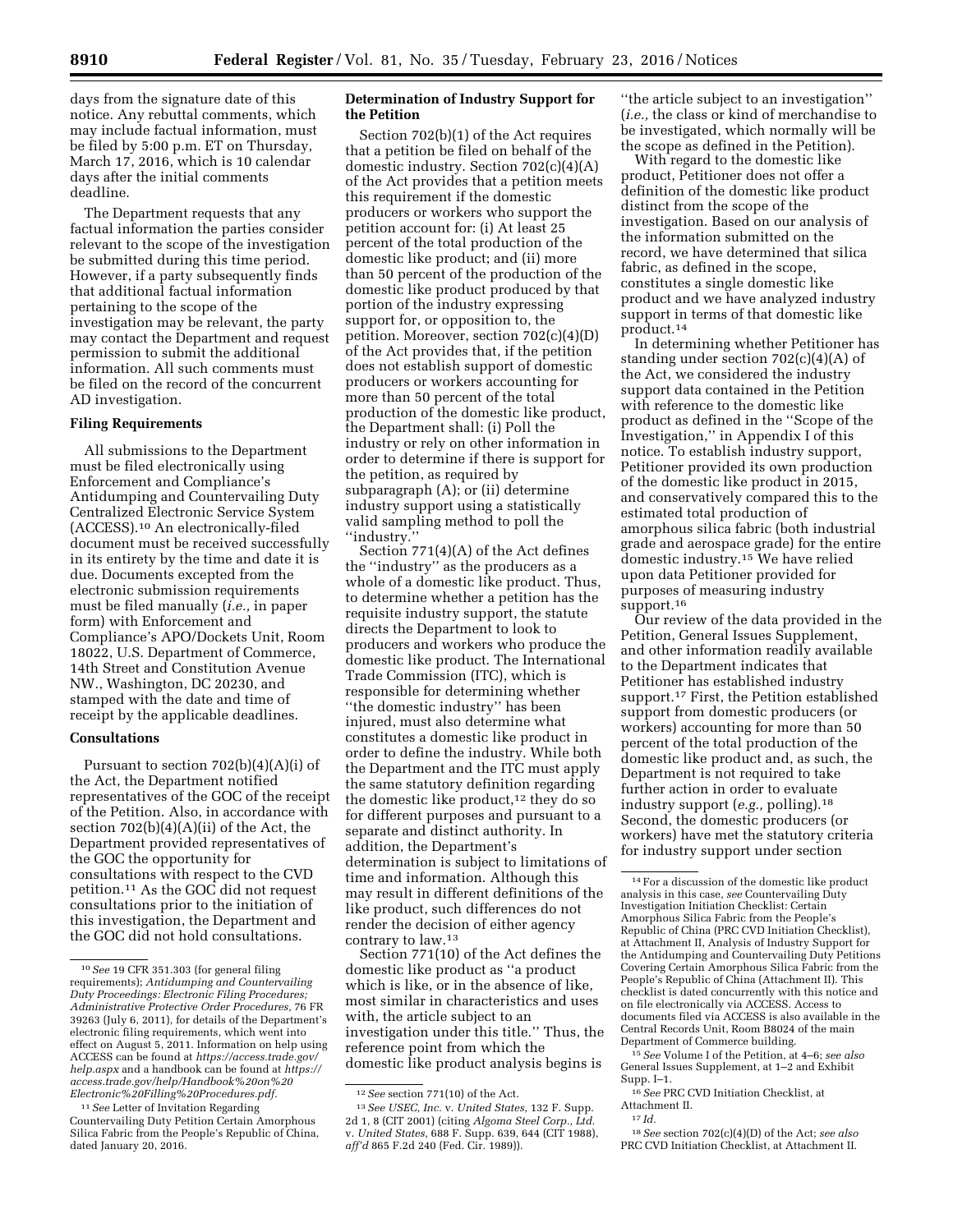$702(c)(4)(A)(i)$  of the Act because the domestic producers (or workers) who support the Petition account for at least 25 percent of the total production of the domestic like product.<sup>19</sup> Finally, the domestic producers (or workers) have met the statutory criteria for industry support under section 702(c)(4)(A)(ii) of the Act because the domestic producers (or workers) who support the Petition account for more than 50 percent of the production of the domestic like product produced by that portion of the industry expressing support for, or opposition to, the Petition.20 Accordingly, the Department determines that the Petition was filed on behalf of the domestic industry within the meaning of section 702(b)(1) of the Act.

The Department finds that Petitioner filed the Petition on behalf of the domestic industry because it is an interested party as defined in section 771(9)(C) of the Act and it has demonstrated sufficient industry support with respect to the CVD investigation that it is requesting the Department initiate.21

## **Injury Test**

Because the PRC is a ''Subsidies Agreement Country'' within the meaning of section 701(b) of the Act, section 701(a)(2) of the Act applies to this investigation. Accordingly, the ITC must determine whether imports of the subject merchandise from the PRC materially injure, or threaten material injury to, a U.S. industry.

## **Allegations and Evidence of Material Injury and Causation**

Petitioner alleges that imports of the subject merchandise are benefitting from countervailable subsidies and that such imports are causing, or threatening to cause, material injury to the U.S. industry producing the domestic like product. In addition, Petitioner alleges that subject imports exceed the negligibility threshold provided for under section  $771(24)(A)$  of the Act.<sup>22</sup>

Petitioner contends that the industry's injured condition is illustrated by reduced market share; underselling and price suppression or depression; lost sales and revenues; declines in domestic industry production, capacity utilization, and U.S. shipments; declines in financial performance; and declines in employment indicators.<sup>23</sup>

We have assessed the allegations and supporting evidence regarding material injury, threat of material injury, and causation, and we have determined that these allegations are properly supported by adequate evidence and meet the statutory requirements for initiation.24

## **Initiation of Countervailing Duty Investigation**

Section 702(b)(1) of the Act requires the Department to initiate a CVD investigation whenever an interested party files a CVD petition on behalf of an industry that: (1) Alleges elements necessary for an imposition of a duty under section 701(a) of the Act; and (2) is accompanied by information reasonably available to Petitioner supporting the allegations.

Petitioner alleges that producers/ exporters of certain amorphous silica fabric in the PRC benefit from countervailable subsidies bestowed by the GOC. The Department examined the Petition and finds that it complies with the requirements of section 702(b)(1) of the Act. Therefore, in accordance with section 702(b)(1) of the Act, we are initiating a CVD investigation to determine whether manufacturers, producers, or exporters of certain amorphous silica fabric from the PRC receive countervailable subsidies from the GOC and various authorities thereof.

On June 29, 2015, the President of the United States signed into law the Trade Preferences Extension Act of 2015, which made numerous amendments to the AD and CVD law.25 The 2015 law does not specify dates of application for those amendments. On August 6, 2015, the Department published an interpretative rule, in which it announced the applicability dates for each amendment to the Act, except for amendments contained in section 771(7) of the Act, which relate to determinations of material injury by the ITC.26 The amendments to sections 776 and 782 of the Act are applicable to all determinations made on or after August 6, 2015, and, therefore, apply to this CVD investigation.27

Based on our review of the petition, we find that there is sufficient information to initiate a CVD investigation on all of the 19 alleged programs in the PRC.28 For a full discussion of the basis for our decision to initiate or not initiate on each program, *see* the PRC CVD Initiation Checklist. A public version of the initiation checklist for this investigation is available on ACCESS.

In accordance with section 703(b)(1) of the Act and 19 CFR 351.205(b)(1), unless postponed, we will make our preliminary determination no later than 65 days after the date of this initiation.

#### **Respondent Selection**

Petitioner named 81 companies as producers/exporters of amorphous silica fabric in the PRC.<sup>29</sup> Following standard practice in CVD investigations, the Department will, where appropriate, select respondents based on U.S. Customs and Border Protection (''CBP'') data for U.S. imports of amorphous silica fabric during the period of investigation. For this investigation, the Department will release U.S. Customs and Border Protection (CBP) data for U.S. imports of subject merchandise during the period of investigation under the following Harmonized Tariff Schedule of the United States numbers: 7019.59.4021, 7019.59.4096, 7019.59.9021, and 7019.59.9096. We intend to release the CBP data under Administrative Protective Order (APO) to all parties with access to information protected by APO within five business days of the announcement of this **Federal Register** notice. Interested parties must submit applications for disclosure under APO in accordance with 19 CFR 351.305(b). Instructions for filing such applications may be found at *[http://enforcement.trade.gov/apo/.](http://enforcement.trade.gov/apo/)* 

Interested parties may submit comments regarding the CBP data and respondent selection by 5:00 p.m. ET on the seventh calendar day after publication of this notice. Comments must be filed in accordance with the filing requirements stated above. If respondent selection is necessary, we intend to base our decision regarding respondent selection upon comments received from interested parties and our analysis of the record information within 20 days of publication of this notice.

### **Distribution of Copies of the Petition**

In accordance with section 702(b)(4)(A)(i) of the Act and 19 CFR

<sup>19</sup>*See* PRC CVD Initiation Checklist, at

Attachment II.

<sup>20</sup> *Id.*  21 *Id.* 

<sup>22</sup>*See* Volume I of the Petition, at 37 and Exhibit I–12.

<sup>23</sup>*See* Volume I of the Petition, at 22–25, 34–48, and Exhibits I–12—I–14 and I–15—I–26.

<sup>24</sup>*See* PRC CVD Initiation Checklist, at Attachment III, Analysis of Allegations and Evidence of Material Injury and Causation for the Antidumping and Countervailing Duty Petitions Covering Certain Amorphous Silica Fabric from the People's Republic of China.

<sup>25</sup>*See* Trade Preferences Extension Act of 2015, Public Law 114–27, 129 Stat. 362 (2015).

<sup>26</sup>*See Dates of Application of Amendments to the Antidumping and Countervailing Duty Laws Made by the Trade Preferences Extension Act of 2015,* 80 FR 46793 (August 6, 2015) (*Applicability Notice*). The 2015 amendments may be found at *[https://](https://www.congress.gov/bill/114th-congress/house-bill/1295/text/pl) [www.congress.gov/bill/114th-congress/house-bill/](https://www.congress.gov/bill/114th-congress/house-bill/1295/text/pl) [1295/text/pl.](https://www.congress.gov/bill/114th-congress/house-bill/1295/text/pl)* 

<sup>27</sup> *Id.* at 46794–95.

 $^{\rm 28}$  Petitioner initially alleged 19 subsidy programs. *See* Volume III of the Petition, at 15–58. 29*See* Volume I of the Petition at Exhibit I–11,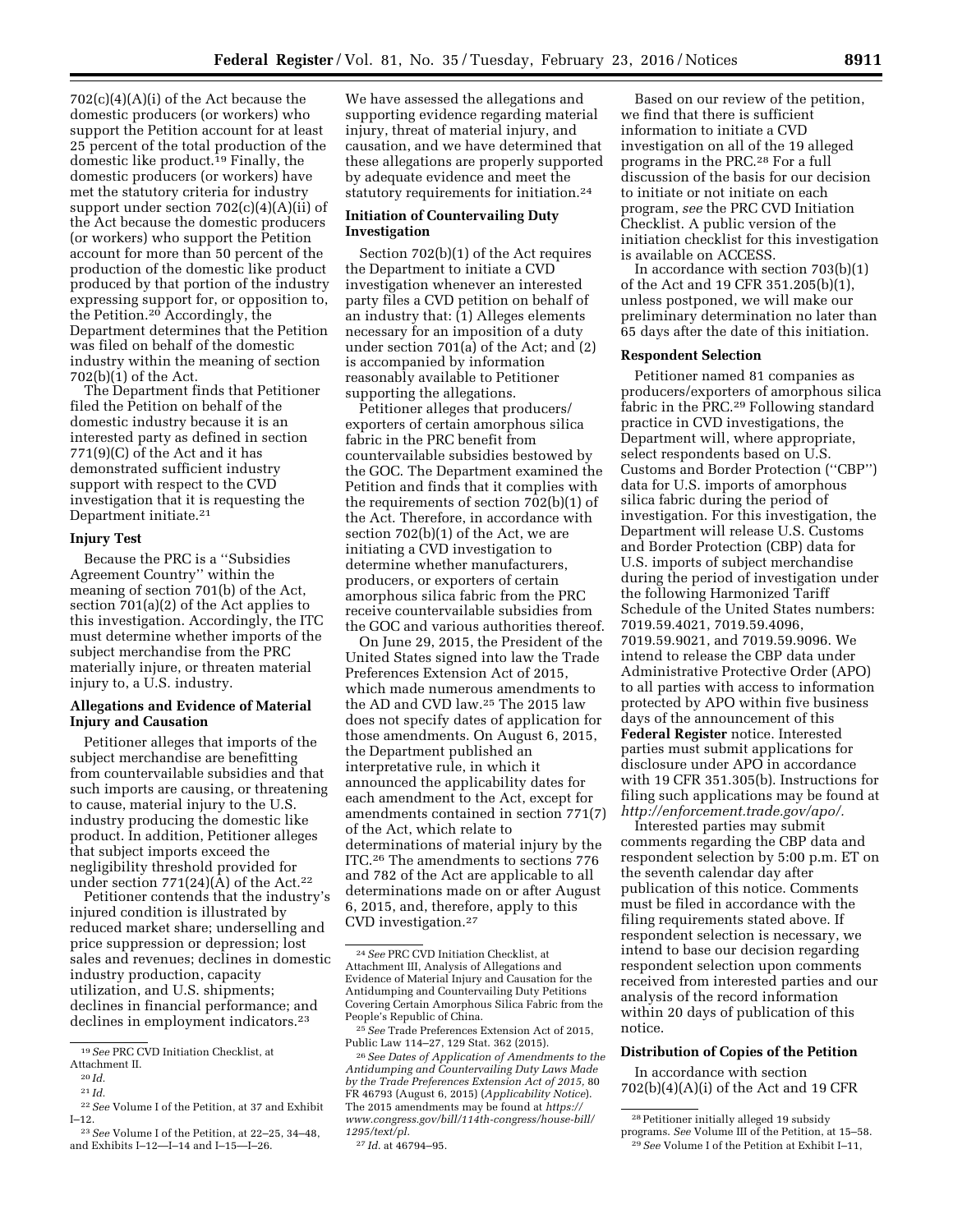351.202(f), a copy of the public version of the Petition has been provided to the GOC *via* ACCESS. To the extent practicable, we will attempt to provide a copy of the public version of the Petition to each known exporter (as named in the Petition), consistent with 19 CFR 351.203(c)(2).

## **ITC Notification**

We will notify the ITC of our initiation, as required by section 702(d) of the Act.

## **Preliminary Determinations by the ITC**

The ITC will preliminarily determine, within 45 days after the date on which the Petition was filed, whether there is a reasonable indication that imports of certain amorphous silica fabric from the PRC are materially injuring, or threatening material injury to, a U.S. industry.<sup>30</sup> A negative ITC determination will result in the investigation being terminated; 31 otherwise, this investigation will proceed according to statutory and regulatory time limits.

## **Submission of Factual Information**

Factual information is defined in 19 CFR 351.102(b)(21) as: (i) Evidence submitted in response to questionnaires; (ii) evidence submitted in support of allegations; (iii) publicly available information to value factors under 19 CFR 351.408(c) or to measure the adequacy of remuneration under 19 CFR 351.511(a)(2); (iv) evidence placed on the record by the Department; and (v) evidence other than factual information described in (i)–(iv). The regulation requires any party, when submitting factual information, to specify under which subsection of 19 CFR 351.102(b)(21) the information is being submitted and, if the information is submitted to rebut, clarify, or correct factual information already on the record, to provide an explanation identifying the information already on the record that the factual information seeks to rebut, clarify, or correct. Time limits for the submission of factual information are addressed in 19 CFR 351.301, which provides specific time limits based on the type of factual information being submitted. Parties should review the regulations prior to submitting factual information in this investigation.

### **Extension of Time Limits**

Parties may request an extension of time limits before the expiration of a time limit established under 19 CFR

351.301, or as otherwise specified by the Secretary. In general, an extension request will be considered untimely if it is filed after the expiration of the time limit established under 19 CFR 351.301 expires. For submissions that are due from multiple parties simultaneously, an extension request will be considered untimely if it is filed after 10:00 a.m. on the due date. Under certain circumstances, we may elect to specify a different time limit by which extension requests will be considered untimely for submissions which are due from multiple parties simultaneously. In such a case, we will inform parties in the letter or memorandum setting forth the deadline (including a specified time) by which extension requests must be filed to be considered timely. An extension request must be made in a separate, stand-alone submission; under limited circumstances we will grant untimely-filed requests for the extension of time limits. Review *Extension of Time Limits; Final Rule,* 78 FR 57790 (September 20, 2013), available at *[http://www.gpo.gov/fdsys/pkg/FR-2013-](http://www.gpo.gov/fdsys/pkg/FR-2013-09-20/html/2013-22853.htm) [09-20/html/2013-22853.htm,](http://www.gpo.gov/fdsys/pkg/FR-2013-09-20/html/2013-22853.htm)* prior to submitting factual information in this investigation.

## **Certification Requirements**

Any party submitting factual information in an AD or CVD proceeding must certify to the accuracy and completeness of that information.32 Parties are hereby reminded that revised certification requirements are in effect for company/government officials, as well as their representatives. Investigations initiated on the basis of petitions filed on or after August 16, 2013, and other segments of any AD or CVD proceedings initiated on or after August 16, 2013, should use the formats for the revised certifications provided at the end of the *Final Rule.*33 The Department intends to reject factual submissions if the submitting party does not comply with the applicable revised certification requirements.

## **Notification to Interested Parties**

Interested parties must submit applications for disclosure under APO in accordance with 19 CFR 351.305. On January 22, 2008, the Department published *Antidumping and Countervailing Duty Proceedings: Documents Submission Procedures;* 

*APO Procedures,* 73 FR 3634 (January 22, 2008). Parties wishing to participate in this investigation should ensure that they meet the requirements of these procedures (*e.g.,* the filing of letters of appearance as discussed at 19 CFR 351.103(d)).

This notice is issued and published pursuant to sections 702 and 777(i) of the Act.

#### Dated: February 16, 2016.

## **Ronald K. Lorentzen,**

*Acting Assistant Secretary for Enforcement and Compliance.* 

#### **Appendix I**

### **Scope of the Investigation**

The product covered by this investigation is woven (whether from yarns or rovings) industrial grade amorphous silica fabric, which contains a minimum of 90 percent silica  $(SiO<sub>2</sub>)$  by nominal weight, and a nominal width in excess of  $\delta$  inches. The investigation covers industrial grade amorphous silica fabric regardless of other materials contained in the fabric, regardless of whether in roll form or cut-to-length, regardless of weight, width (except as noted above), or length. The investigation covers industrial grade amorphous silica fabric regardless of whether the product is approved by a standards testing body (such as being Factory Mutual (FM) Approved), or regardless of whether it meets any governmental specification.

Industrial grade amorphous silica fabric may be produced in various colors. The investigation covers industrial grade amorphous silica fabric regardless of whether the fabric is colored. Industrial grade amorphous silica fabric may be coated or treated with materials that include, but are not limited to, oils, vermiculite, acrylic latex compound, silicone, aluminized polyester (Mylar®) film, pressure-sensitive adhesive, or other coatings and treatments. The investigation covers industrial grade amorphous silica fabric regardless of whether the fabric is coated or treated, and regardless of coating or treatment weight as a percentage of total product weight. Industrial grade amorphous silica fabric may be heat-cleaned. The investigation covers industrial grade amorphous silica fabric regardless of whether the fabric is heat-cleaned.

Industrial grade amorphous silica fabric may be imported in rolls or may be cut-tolength and then further fabricated to make welding curtains, welding blankets, welding pads, fire blankets, fire pads, or fire screens. Regardless of the name, all industrial grade amorphous silica fabric that has been further cut-to-length or cut-to-width or further finished by finishing the edges and/or adding grommets, is included within the scope of this investigation.

Subject merchandise also includes (1) any industrial grade amorphous silica fabric that has been converted into industrial grade amorphous silica fabric in China from fiberglass cloth produced in a third country; and (2) any industrial grade amorphous silica fabric that has been further processed in a third country prior to export to the United

<sup>30</sup>*See* section 703(a)(2) of the Act.

<sup>31</sup>*See* section 703(a)(1) of the Act.

<sup>32</sup>*See* section 782(b) of the Act.

<sup>33</sup>*See Certification of Factual Information To Import Administration During Antidumping and Countervailing Duty Proceedings,* 78 FR 42678 (July 17, 2013) (''*Final Rule*''); *see also* frequently asked questions regarding the *Final Rule,* available at *[http://enforcement.trade.gov/tlei/notices/factual](http://enforcement.trade.gov/tlei/notices/factual_info_final_rule_FAQ_07172013.pdf)*\_ *info*\_*final*\_*rule*\_*FAQ*\_*[07172013.pdf.](http://enforcement.trade.gov/tlei/notices/factual_info_final_rule_FAQ_07172013.pdf)*